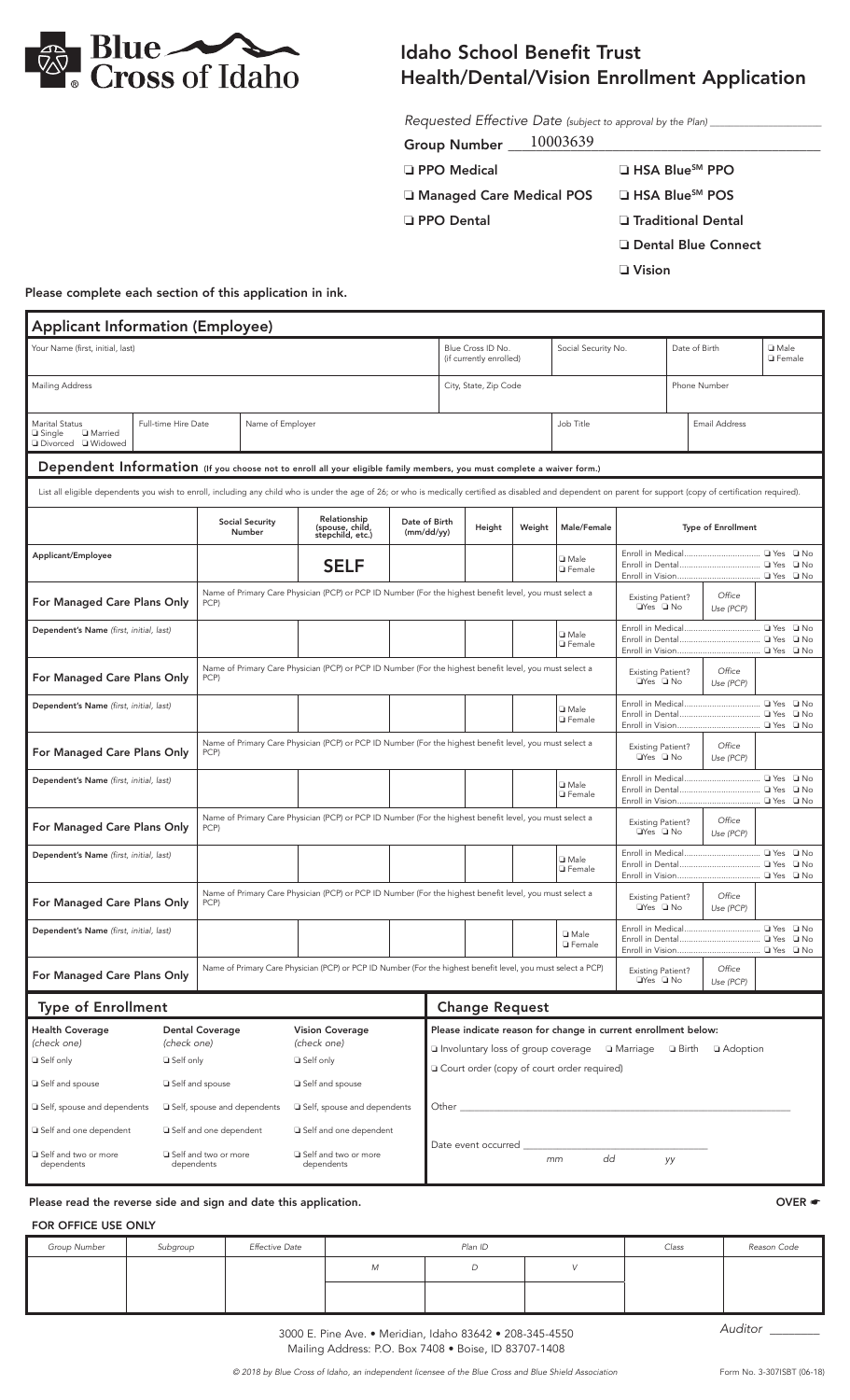|                                                                                                                                   |                                                                                                                                                      |             | Health Statement (Complete this health statement if you apply for coverage for yourself or a family member after the original eligibility period.)                                                                                                                                                    |                                        |                      |                              |                                                                      |                      |
|-----------------------------------------------------------------------------------------------------------------------------------|------------------------------------------------------------------------------------------------------------------------------------------------------|-------------|-------------------------------------------------------------------------------------------------------------------------------------------------------------------------------------------------------------------------------------------------------------------------------------------------------|----------------------------------------|----------------------|------------------------------|----------------------------------------------------------------------|----------------------|
| had?                                                                                                                              | $\Box$ Yes $\Box$ No                                                                                                                                 |             | 1. Have you or any family member listed on this application ever been advised to have any surgical operation(s) that you or any family member have not yet                                                                                                                                            |                                        |                      |                              |                                                                      |                      |
|                                                                                                                                   | $\Box$ Yes $\Box$ No                                                                                                                                 |             | 2. Do you or any family member listed on this application suffer from any chronic or recurring ailments, illnesses or other departures from good health,<br>regardless of whether a physician or other health care professional has been consulted?                                                   |                                        |                      |                              |                                                                      |                      |
|                                                                                                                                   | prescribed medication?<br>$\Box$ Yes $\Box$ No                                                                                                       |             | 3. During the past 12 months, have you or any family member listed on this application received a prescription for medication from a physician or taken any                                                                                                                                           |                                        |                      |                              |                                                                      |                      |
|                                                                                                                                   | 4. Are you or any family member listed on this application now pregnant?<br>$\Box$ Yes $\Box$ No If pregnant, what is the anticipated delivery date? |             |                                                                                                                                                                                                                                                                                                       |                                        |                      |                              |                                                                      |                      |
|                                                                                                                                   | $\Box$ Yes $\Box$ No                                                                                                                                 |             | 5. Have you or any family member listed on this application ever been refused or issued restricted health insurance coverage?                                                                                                                                                                         |                                        |                      |                              |                                                                      |                      |
|                                                                                                                                   | □ Yes □ No                                                                                                                                           |             | 6. Have you or any family member listed on this application been hospitalized during the last 5 years?                                                                                                                                                                                                |                                        |                      |                              |                                                                      |                      |
| 7. Within the past two years, have you or any member of your family been treated for back/joint disorder?<br>$\Box$ Yes $\Box$ No |                                                                                                                                                      |             |                                                                                                                                                                                                                                                                                                       |                                        |                      |                              |                                                                      |                      |
|                                                                                                                                   | or nervous disorders or respiratory disorders?<br>$\Box$ Yes $\Box$ No                                                                               |             | 8. Have you or any family member listed on this application ever had, been told he or she had, been counseled or treated for any of the following:<br>alcohol/drug use or abuse, cancer, heart problem/disorder, diabetes, digestive disorder, immune disorder, renal/kidney disease, strokes, mental |                                        |                      |                              |                                                                      |                      |
|                                                                                                                                   |                                                                                                                                                      |             | If you checked YES to any question above, please provide details below (please use extra paper if necessary):                                                                                                                                                                                         |                                        |                      |                              |                                                                      |                      |
| Item<br>No.                                                                                                                       | Person Affected                                                                                                                                      | Mo.<br>Year | Name of Disease, Symptom<br>or Condition -<br>Include Type of Treatment                                                                                                                                                                                                                               | Name of Hospital and<br>Number of Days | Date Last<br>Treated | Was<br>Recovery<br>Complete? | Drugs - Include<br>Type or Name,<br>Dosage, Strength<br>and Duration | Name of<br>Physician |
|                                                                                                                                   |                                                                                                                                                      |             |                                                                                                                                                                                                                                                                                                       |                                        |                      |                              |                                                                      |                      |
|                                                                                                                                   |                                                                                                                                                      |             |                                                                                                                                                                                                                                                                                                       |                                        |                      |                              |                                                                      |                      |
|                                                                                                                                   | 18 or older)? $\Box$ No $\Box$ Yes If yes, list names below:                                                                                         |             | 9. Has any person listed on this application used a tobacco product on average four or more times a week within no longer than the past six months (anyone age                                                                                                                                        |                                        |                      |                              |                                                                      |                      |

## Current/Prior Coverage (For Coordination of Benefits, please complete the section below. Use extra paper if necessary).

| Do you or any of your family members have other medical and/or dental coverage? $\square$ Yes $\square$ No |  |  |  |  |  |  |  |  |
|------------------------------------------------------------------------------------------------------------|--|--|--|--|--|--|--|--|
|------------------------------------------------------------------------------------------------------------|--|--|--|--|--|--|--|--|

Coordinating your benefits could reduce the amount you owe a provider. For proper coordination of benefits please complete the section below. If coverage is provided for a dependent from a previous marriage or relationship, please attach a copy of the court documentation that shows who is responsible for the dependent(s)' health care coverage so that the carrier can determine whose coverage is primary. Use extra paper if necessary.

| Other Carrier Information:<br>Carrier Name, Policy Number,<br>Phone Number | Policyholder Name | Names of Covered Members:<br>Self and Dependent(s) | Coverage<br><b>Start Date</b><br>(mm/dd/yy) | Coverage<br>End Date<br>(mm/dd/yy) | Type of<br>Coverage                 | Will <u>this</u><br>coverage<br>continue? |
|----------------------------------------------------------------------------|-------------------|----------------------------------------------------|---------------------------------------------|------------------------------------|-------------------------------------|-------------------------------------------|
|                                                                            |                   |                                                    |                                             |                                    | <b>I</b> Medical<br><b>Q</b> Dental | $\Box$ Yes<br>$\square$ No                |
|                                                                            |                   |                                                    |                                             |                                    | <b>I</b> Medical<br><b>Dental</b>   | $\Box$ Yes<br>$\Box$ No                   |
|                                                                            |                   |                                                    |                                             |                                    | <b>I</b> Medical<br><b>Q</b> Dental | $\Box$ Yes<br>$\square$ No                |
|                                                                            |                   |                                                    |                                             |                                    | <b>I</b> Medical<br><b>Q</b> Dental | $\Box$ Yes<br>$\square$ No                |
|                                                                            |                   |                                                    |                                             |                                    | <b>I</b> Medical<br><b>Q</b> Dental | $\Box$ Yes<br>$\square$ No                |

3000 E. Pine Ave. • Meridian, Idaho 83642 • 208-345-4550 Mailing Address: P.O. Box 7408 • Boise, ID 83707-1408